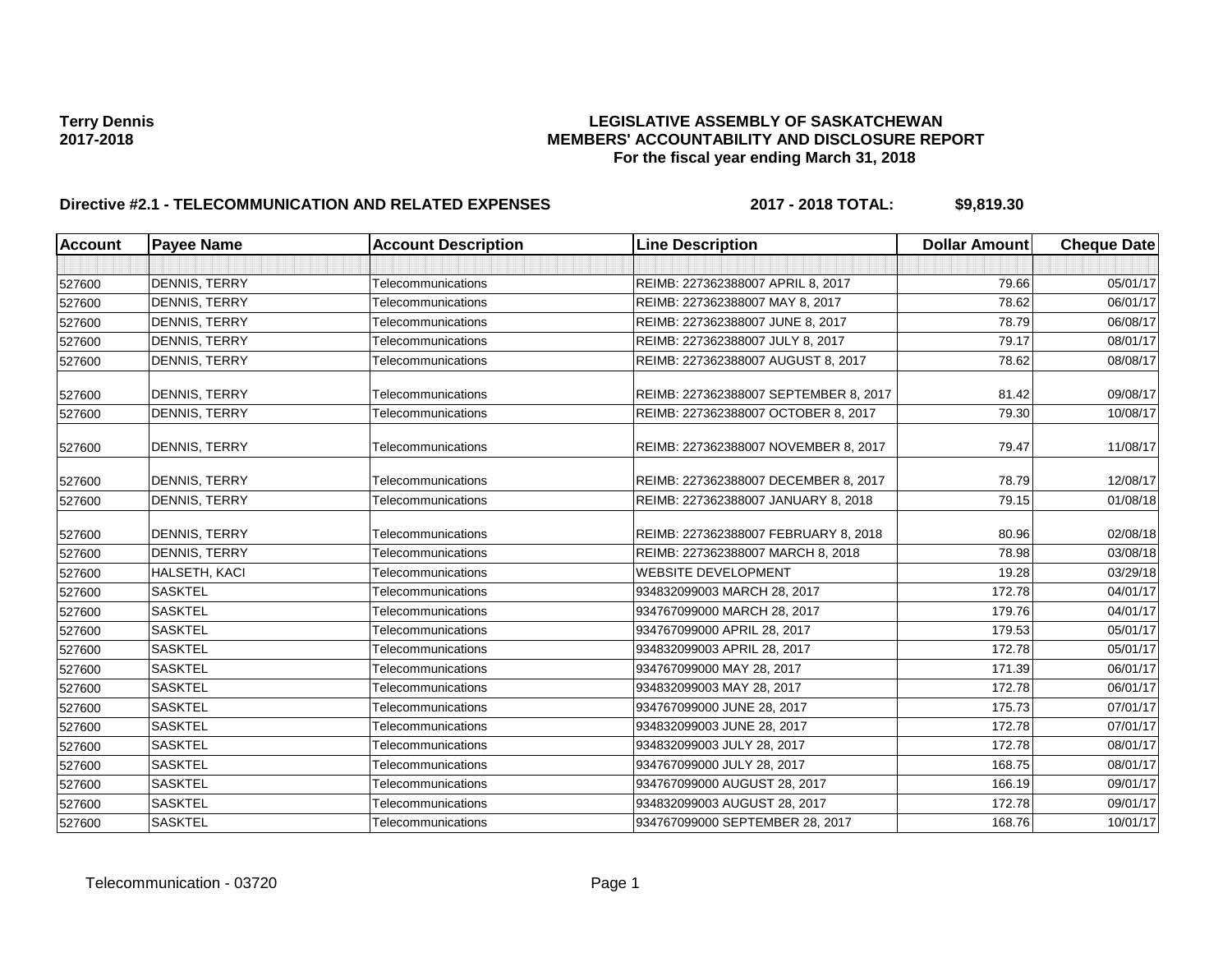# Terry Dennis<br>LEGISLATIVE ASSEMBLY OF SASKATCHEWAN<br>MEMBERS' ACCOUNTABILITY AND DISCLOSURE REF **2017-2018 MEMBERS' ACCOUNTABILITY AND DISCLOSURE REPORT For the fiscal year ending March 31, 2018**

# **Directive #2.1 - TELECOMMUNICATION AND RELATED EXPENSES 2017 - 2018 TOTAL: \$9,819.30**

| <b>Account</b> | <b>Payee Name</b> | <b>Account Description</b>           | <b>Line Description</b>         | <b>Dollar Amount</b> | <b>Cheque Date</b> |
|----------------|-------------------|--------------------------------------|---------------------------------|----------------------|--------------------|
|                |                   |                                      |                                 |                      |                    |
| 527600         | <b>SASKTEL</b>    | Telecommunications                   | 934832099003 SEPTEMBER 28, 2017 | 172.78               | 10/01/17           |
| 527600         | <b>SASKTEL</b>    | Telecommunications                   | 934767099000 OCTOBER 28, 2017   | 170.95               | 11/01/17           |
| 527600         | <b>SASKTEL</b>    | Telecommunications                   | 934832099003 OCTOBER 28, 2017   | 168.54               | 11/01/17           |
| 527600         | <b>SASKTEL</b>    | Telecommunications                   | 934767099000 NOVEMBER 28, 2017  | 169.49               | 12/01/17           |
| 527600         | <b>SASKTEL</b>    | Telecommunications                   | 934832099003 NOVEMBER 28, 2017  | 168.54               | 12/01/17           |
| 527600         | <b>SASKTEL</b>    | Telecommunications                   | 934832099003 DECEMBER 28, 2017  | 168.54               | 01/01/18           |
| 527600         | <b>SASKTEL</b>    | Telecommunications                   | 934767099000 DECEMBER 28, 2017  | 165.24               | 01/01/18           |
| 527600         | <b>SASKTEL</b>    | Telecommunications                   | 934767099000 JANUARY 28, 2018   | 165.40               | 02/01/18           |
| 527600         | <b>SASKTEL</b>    | Telecommunications                   | 934832099003 JANUARY 28, 2018   | 164.02               | 02/01/18           |
| 527600         | <b>SASKTEL</b>    | Telecommunications                   | 934832099003 FEBRUARY 28, 2018  | 165.36               | 03/01/18           |
| 527600         | <b>SASKTEL</b>    | Telecommunications                   | 934767099000 FEBRUARY 28, 2018  | 165.88               | 03/01/18           |
| 527600         | <b>SASKTEL</b>    | Telecommunications                   | 934832099003 MARCH 28, 2018     | 165.36               | 03/28/18           |
| 527600         | <b>SASKTEL</b>    | Telecommunications                   | 934767099000 MARCH 28, 2018     | 166.22               | 03/28/18           |
| 528500         | HALSETH, KACI     | Web Site Development and Maint Costs | <b>WEBSITE DEVELOPMENT</b>      | 3,020.63             | 03/29/18           |
| 530600         | <b>SASKTEL</b>    | Placement - Tender Ads               | 934767099000 MARCH 28, 2017     | 107.95               | 04/01/17           |
| 530600         | <b>SASKTEL</b>    | Placement - Tender Ads               | 934767099000 APRIL 28, 2017     | 107.95               | 05/01/17           |
| 530600         | <b>SASKTEL</b>    | Placement - Tender Ads               | 934767099000 MAY 28, 2017       | 107.95               | 06/01/17           |
| 530600         | <b>SASKTEL</b>    | Placement - Tender Ads               | 934767099000 JUNE 28, 2017      | 107.95               | 07/01/17           |
| 530600         | <b>SASKTEL</b>    | Placement - Tender Ads               | 934767099000 JULY 28, 2017      | 107.95               | 08/01/17           |
| 530600         | <b>SASKTEL</b>    | Placement - Tender Ads               | 934767099000 AUGUST 28, 2017    | 107.95               | 09/01/17           |
| 530600         | <b>SASKTEL</b>    | Placement - Tender Ads               | 934767099000 SEPTEMBER 28, 2017 | 107.95               | 10/01/17           |
| 530600         | <b>SASKTEL</b>    | Placement - Tender Ads               | 934767099000 OCTOBER 28, 2017   | 107.95               | 11/01/17           |
| 530600         | <b>SASKTEL</b>    | Placement - Tender Ads               | 934767099000 NOVEMBER 28, 2017  | 107.95               | 12/01/17           |
| 530600         | <b>SASKTEL</b>    | Placement - Tender Ads               | 934767099000 DECEMBER 28, 2017  | 107.95               | 01/01/18           |
| 530600         | <b>SASKTEL</b>    | Placement - Tender Ads               | 934767099000 JANUARY 28, 2018   | 107.95               | 02/01/18           |
| 530600         | <b>SASKTEL</b>    | Placement - Tender Ads               | 934767099000 FEBRUARY 28, 2018  | 107.95               | 03/01/18           |
| 530600         | <b>SASKTEL</b>    | Placement - Tender Ads               | 934767099000 MARCH 28, 2018     | 107.95               | 03/28/18           |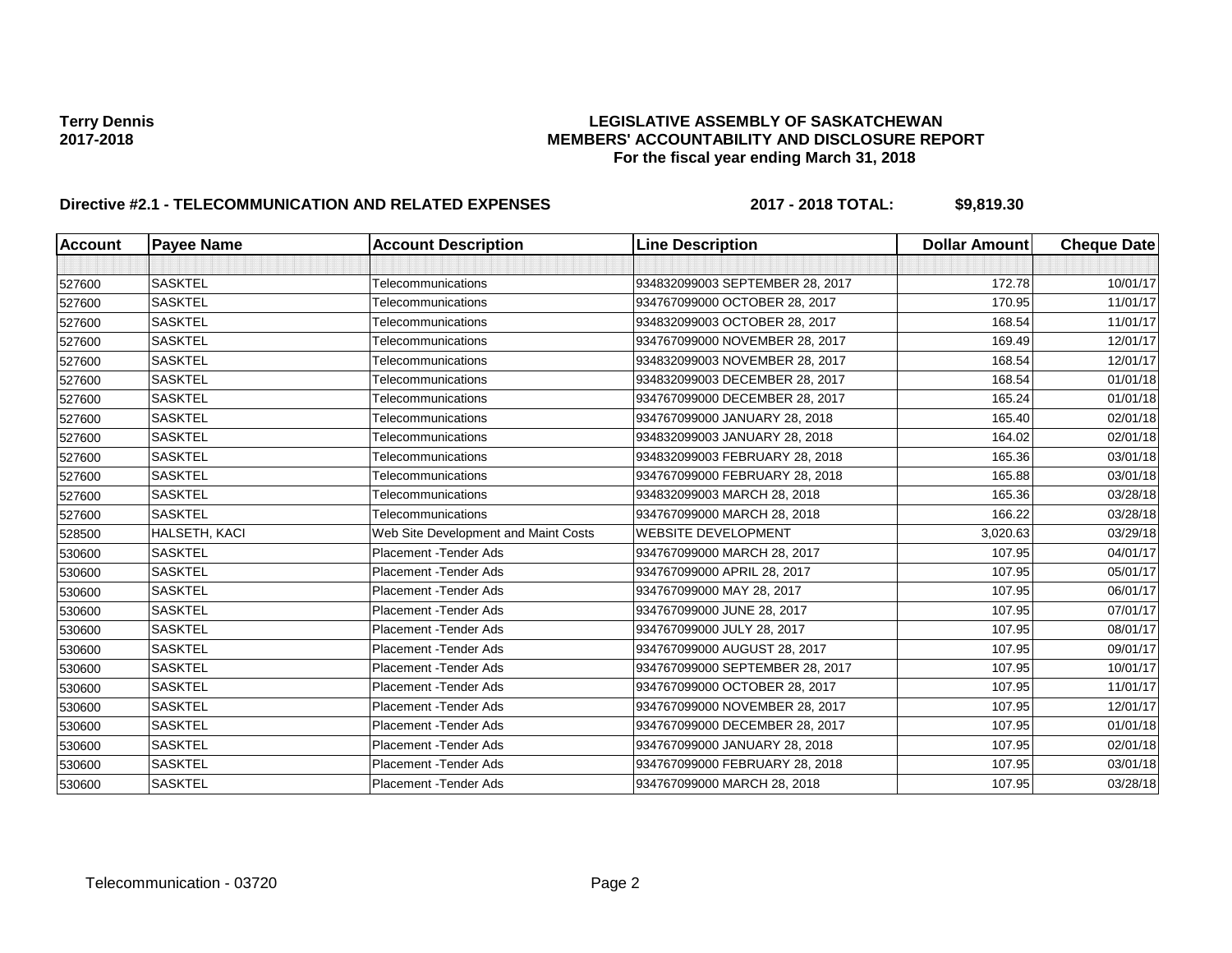### **LEGISLATIVE ASSEMBLY OF SASKATCHEWAN MEMBERS' ACCOUNTABILITY AND DISCLOSURE REPORT For the fiscal year ending March 31, 2018**

## **Directive #3.1 - MLA TRAVEL AND LIVING EXPENSES 2017 - 2018 TOTAL: \$29,220.95**

| <b>Account</b> | <b>Payee Name</b>    | <b>Account Description</b>  | <b>Line Description</b>                           | <b>Dollar Amount</b> | <b>Cheque Date</b> |
|----------------|----------------------|-----------------------------|---------------------------------------------------|----------------------|--------------------|
|                |                      |                             |                                                   |                      |                    |
|                |                      |                             | APRIL 2017 MLA REGINA                             |                      |                    |
| 541900         | DENNIS, TERRY        | <b>Elected Rep - Travel</b> | <b>ACCOMMODATION</b>                              | 1,500.00             | 04/24/17           |
| 541900         | <b>DENNIS, TERRY</b> | <b>Elected Rep - Travel</b> | MLA TRAVEL APRIL 2-25, 2017                       | 1.055.25             | 05/01/17           |
| 541900         | DENNIS, TERRY        | Elected Rep - Travel        | MLA TRAVEL APRIL 26-30, 2017                      | 306.90               | 05/01/17           |
| 541900         | <b>DENNIS, TERRY</b> | <b>Elected Rep - Travel</b> | MAY 2017 MLA REGINA ACCOMMODATION                 | 1,550.00             | 05/24/17           |
| 541900         | DENNIS, TERRY        | <b>Elected Rep - Travel</b> | MLA TRAVEL MAY 1-18, 2017                         | 1,092.45             | 05/24/17           |
| 541900         | DENNIS, TERRY        | <b>Elected Rep - Travel</b> | JUNE 2017 MLA REGINA<br><b>ACCOMMODATION</b>      | 1,500.00             | 06/23/17           |
| 541900         | DENNIS, TERRY        | Elected Rep - Travel        | MLA TRAVEL JUNE 9-27, 2017                        | 223.20               | 08/02/17           |
| 541900         | <b>DENNIS, TERRY</b> | <b>Elected Rep - Travel</b> | MLA TRAVEL JULY 1-19, 2017                        | 373.40               | 08/09/17           |
| 541900         | DENNIS, TERRY        | Elected Rep - Travel        | JULY 2017 MLA REGINA<br><b>ACCOMMODATION</b>      | 1,550.00             | 08/09/17           |
| 541900         | <b>DENNIS, TERRY</b> | <b>Elected Rep - Travel</b> | AUGUST 2017 MLA REGINA<br><b>ACCOMMODATION</b>    | 1,550.00             | 08/22/17           |
| 541900         | <b>DENNIS, TERRY</b> | <b>Elected Rep - Travel</b> | MLA TRAVEL AUGUST 8-10, 2017                      | 293.35               | 09/01/17           |
| 541900         | DENNIS, TERRY        | <b>Elected Rep - Travel</b> | SEPTEMBER 2017 MLA REGINA<br><b>ACCOMMODATION</b> | 1.500.00             | 09/20/17           |
| 541900         | <b>DENNIS, TERRY</b> | <b>Elected Rep - Travel</b> | MLA TRAVEL SEPTEMBER 12-28, 2017                  | 311.15               | 10/02/17           |
| 541900         | DENNIS, TERRY        | <b>Elected Rep - Travel</b> | OCTOBER 2017 MLA REGINA<br><b>ACCOMMODATIONS</b>  | 1.550.00             | 10/17/17           |
| 541900         | DENNIS, TERRY        | <b>Elected Rep - Travel</b> | MLA TRAVEL OCTOBER 3-31, 2017                     | 974.20               | 11/10/17           |
| 541900         | DENNIS, TERRY        | <b>Elected Rep - Travel</b> | NOVEMBER 2017 MLA REGINA<br><b>ACCOMMODATIONS</b> | 1,500.00             | 11/15/17           |
| 541900         | DENNIS, TERRY        | <b>Elected Rep - Travel</b> | MLA TRAVEL NOVEMBER 1-21, 2017                    | 1,334.05             | 12/14/17           |
| 541900         | DENNIS, TERRY        | Elected Rep - Travel        | MLA TRAVEL NOV 22-DEC 14, 2017                    | 1,232.80             | 12/14/17           |
| 541900         | <b>DENNIS, TERRY</b> | <b>Elected Rep - Travel</b> | DECEMBER 2017 MLA REGINA<br><b>ACCOMMODATIONS</b> | 1,550.00             | 12/21/17           |
| 541900         | DENNIS, TERRY        | <b>Elected Rep - Travel</b> | JANUARY 2018 MLA REGINA<br><b>ACCOMMODATIONS</b>  | 1,550.00             | 01/15/18           |
| 541900         | DENNIS, TERRY        | Elected Rep - Travel        | MLA TRAVEL DEC 22/17-JAN 30/18                    | 659.10               | 02/02/18           |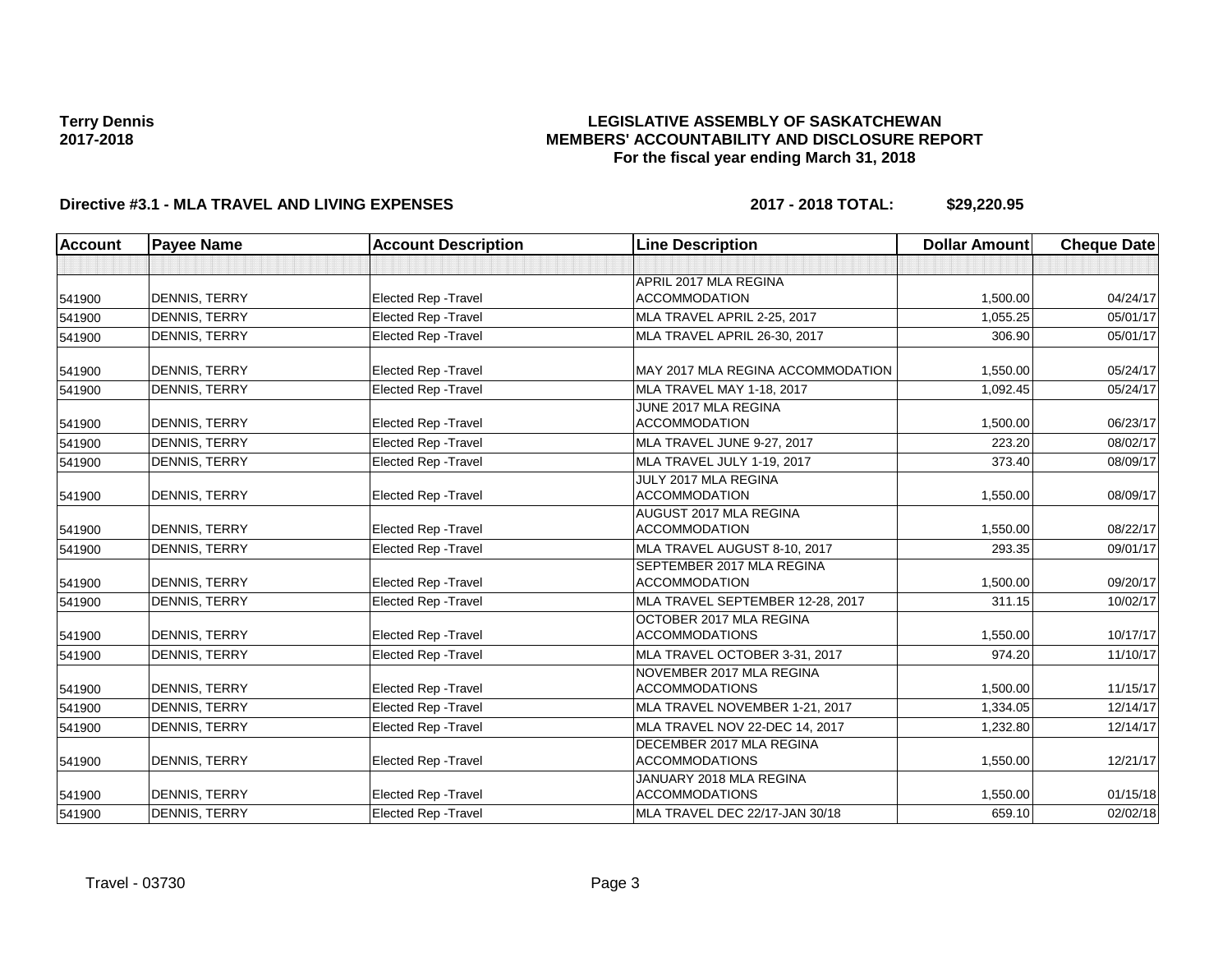#### **LEGISLATIVE ASSEMBLY OF SASKATCHEWAN MEMBERS' ACCOUNTABILITY AND DISCLOSURE REPORT For the fiscal year ending March 31, 2018**

**Directive #3.1 - MLA TRAVEL AND LIVING EXPENSES 2017 - 2018 TOTAL: \$29,220.95**

| <b>Account</b> | <b>Pavee Name</b>    | <b>Account Description</b>  | <b>ILine Description</b>       | <b>Dollar Amountl</b> | <b>Cheque Datel</b> |
|----------------|----------------------|-----------------------------|--------------------------------|-----------------------|---------------------|
|                |                      |                             |                                |                       |                     |
|                |                      |                             | FEBRUARY 2018 MLA REGINA       |                       |                     |
| 541900         | <b>DENNIS, TERRY</b> | <b>Elected Rep - Travel</b> | ACCOMMODATIONS                 | 1.400.00              | 02/08/18            |
| 541900         | <b>DENNIS, TERRY</b> | <b>Elected Rep - Travel</b> | MLA TRAVEL FEBRUARY 4-26, 2018 | 1.332.85              | 03/01/18            |
|                |                      |                             | IMARCH 2018 MLA REGINA         |                       |                     |
| 541900         | DENNIS, TERRY        | <b>Elected Rep - Travel</b> | ACCOMMODATIONS                 | 1,550.00              | 03/21/18            |
| 541900         | <b>DENNIS, TERRY</b> | <b>Elected Rep - Travel</b> | MLA TRAVEL MARCH 22-29, 2018   | 613.00                | 03/31/18            |
| 541900         | <b>DENNIS, TERRY</b> | <b>Elected Rep - Travel</b> | MLA TRAVEL MARCH 4-21, 2018    | 1,169.25              | 03/31/18            |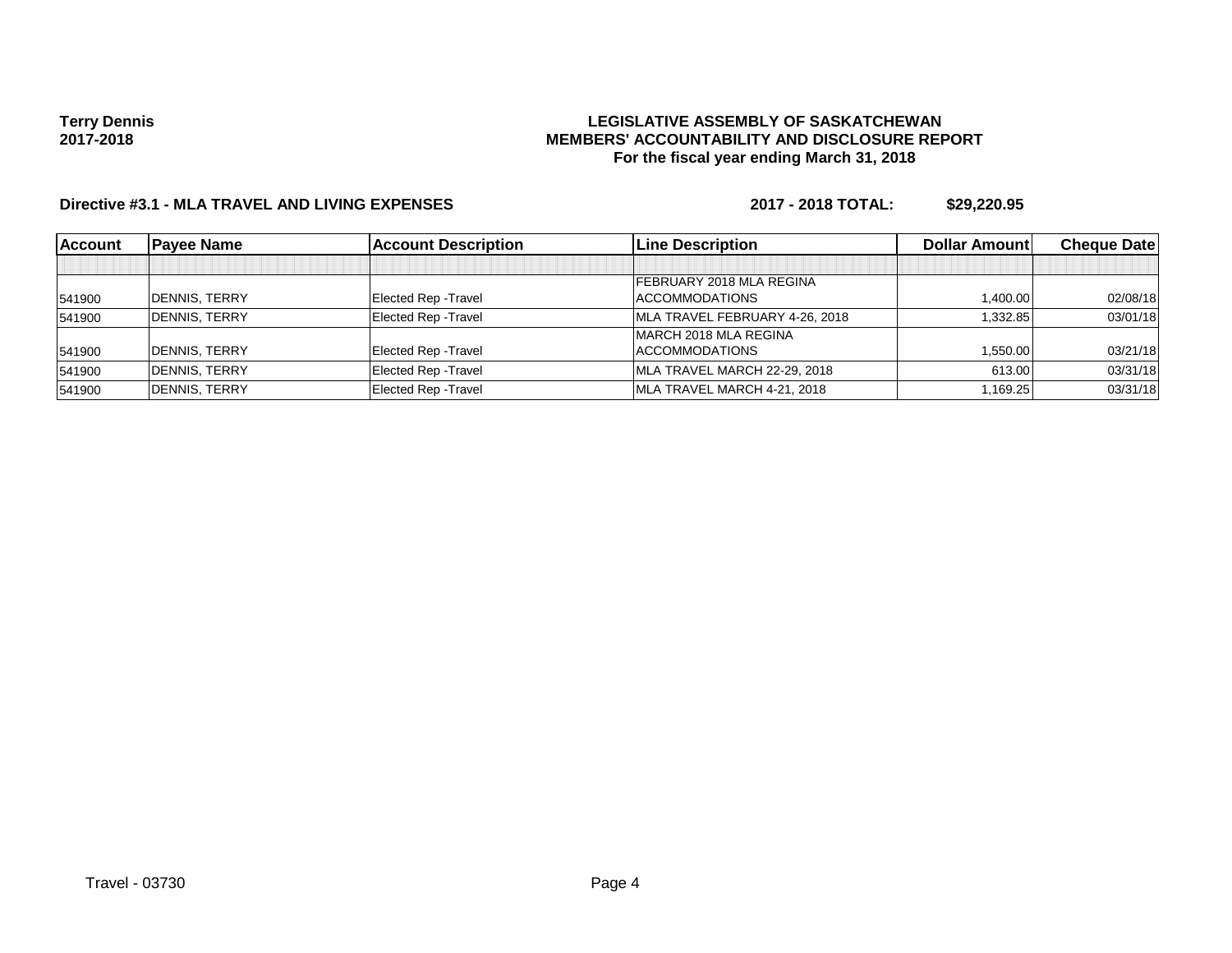### **LEGISLATIVE ASSEMBLY OF SASKATCHEWAN MEMBERS' ACCOUNTABILITY AND DISCLOSURE REPORT For the fiscal year ending March 31, 2018**

| <b>Account</b> | <b>Payee Name</b>                                      | <b>Account Description</b>                | <b>Line Description</b>               | <b>Dollar Amount</b> | <b>Cheque Date</b> |
|----------------|--------------------------------------------------------|-------------------------------------------|---------------------------------------|----------------------|--------------------|
|                |                                                        |                                           |                                       |                      |                    |
| 522000         | BIELINSKI, BEVERLY ANN                                 | Rent of Ground, Buildings and Other Space | MAY 2017 MLA OFFICE RENT              | 900.00               | 05/01/17           |
| 522000         | BIELINSKI, BEVERLY ANN                                 | Rent of Ground, Buildings and Other Space | APRIL 2017 MLA OFFICE RENT            | 900.00               | 05/01/17           |
| 522000         | BIELINSKI, BEVERLY ANN                                 | Rent of Ground, Buildings and Other Space | JUNE 2017 MLA OFFICE RENT             | 900.00               | 05/24/17           |
| 522000         | BIELINSKI, BEVERLY ANN                                 | Rent of Ground, Buildings and Other Space | JULY 2017 MLA OFFICE RENT             | 900.00               | 06/23/17           |
| 522000         | BIELINSKI, BEVERLY ANN                                 | Rent of Ground, Buildings and Other Space | AUGUST 2017 MLA OFFICE RENT           | 900.00               | 07/19/17           |
| 522000         | <b>BIELINSKI, BEVERLY ANN</b>                          | Rent of Ground, Buildings and Other Space | <b>SEPTEMBER 2017 MLA OFFICE RENT</b> | 900.00               | 08/22/17           |
| 522000         | BIELINSKI, BEVERLY ANN                                 | Rent of Ground, Buildings and Other Space | OCTOBER 2017 MLA OFFICE RENT          | 900.00               | 09/20/17           |
| 522000         | BIELINSKI, BEVERLY ANN                                 | Rent of Ground, Buildings and Other Space | NOVEMBER 2017 MLA OFFICE RENT         | 900.00               | 10/13/17           |
| 522000         | BIELINSKI, BEVERLY ANN                                 | Rent of Ground, Buildings and Other Space | DECEMBER 2017 MLA OFFICE RENT         | 900.00               | 11/15/17           |
| 522000         | BIELINSKI, BEVERLY ANN                                 | Rent of Ground, Buildings and Other Space | JANUARY 2018 MLA OFFICE RENT          | 900.00               | 12/13/17           |
| 522000         | BIELINSKI, BEVERLY ANN                                 | Rent of Ground, Buildings and Other Space | FEBRUARY 2018 MLA OFFICE RENT         | 900.00               | 01/15/18           |
| 522000         | BIELINSKI, BEVERLY ANN<br>MINISTER OF FINANCE-MINISTRY | Rent of Ground, Buildings and Other Space | MARCH 2018 MLA OFFICE RENT            | 900.00               | 02/08/18           |
| 522200         | OF CENTRAL SERVICES                                    | Rent of Photocopiers                      | PHOTOCOPIER SERVICE FEES 2017-18      | 100.00               | 12/01/17           |
| 522200         | TOSHIBA OF CANADA LTD.                                 | Rent of Photocopiers                      | <b>COPIER CHARGES</b>                 | 176.25               | 04/05/17           |
| 522200         | TOSHIBA OF CANADA LTD.                                 | <b>Rent of Photocopiers</b>               | <b>COPIER CHARGES</b>                 | 158.38               | 05/05/17           |
| 522200         | TOSHIBA OF CANADA LTD.                                 | Rent of Photocopiers                      | <b>COPIER CHARGES</b>                 | 161.77               | 06/05/17           |
| 522200         | TOSHIBA OF CANADA LTD.                                 | Rent of Photocopiers                      | <b>COPIER CHARGES</b>                 | 163.87               | 08/01/17           |
| 522200         | TOSHIBA OF CANADA LTD.                                 | Rent of Photocopiers                      | <b>COPIER CHARGES</b>                 | 195.81               | 08/04/17           |
| 522200         | TOSHIBA OF CANADA LTD.                                 | Rent of Photocopiers                      | <b>COPIER CHARGES</b>                 | 152.09               | 09/05/17           |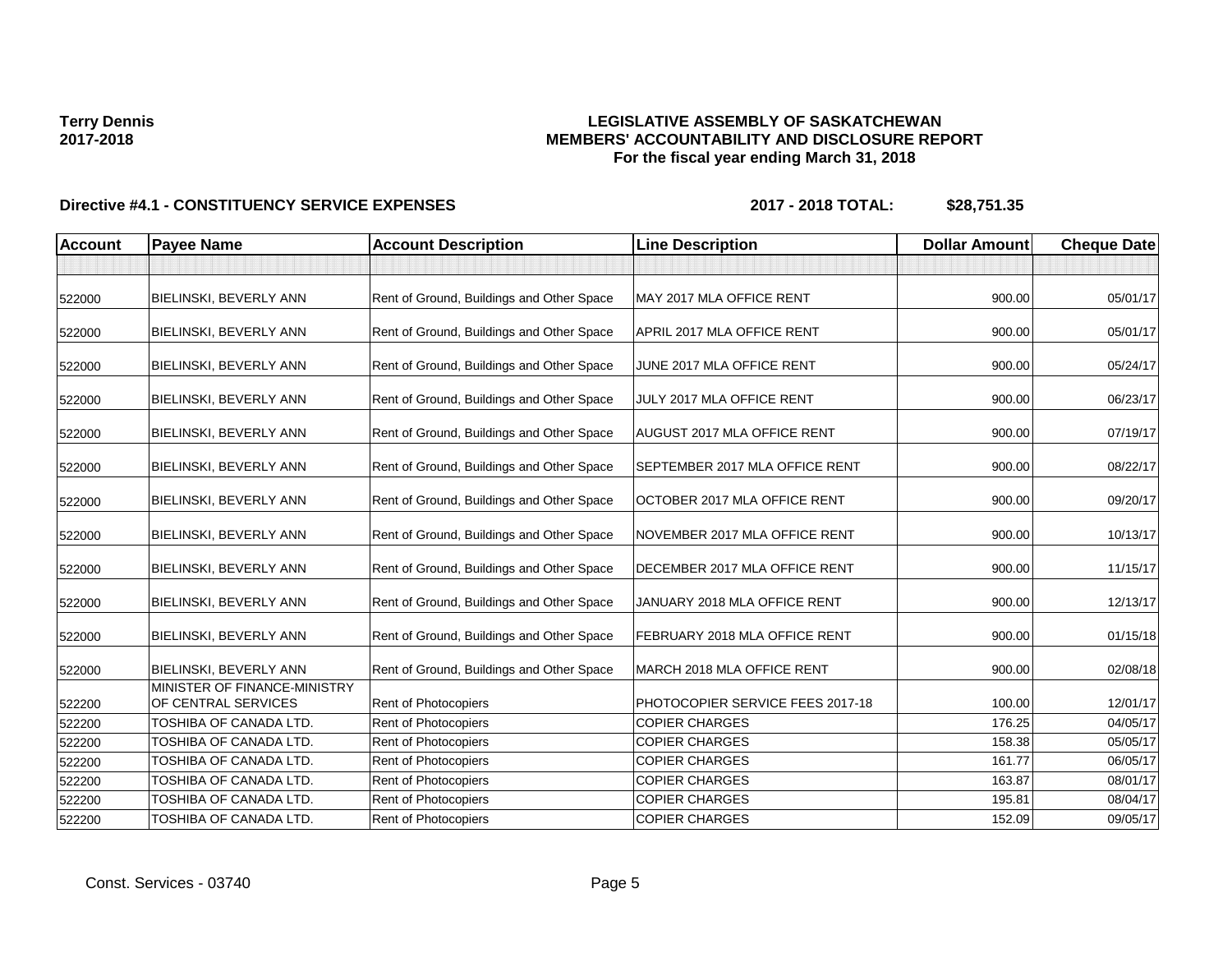#### **LEGISLATIVE ASSEMBLY OF SASKATCHEWAN MEMBERS' ACCOUNTABILITY AND DISCLOSURE REPORT For the fiscal year ending March 31, 2018**

| <b>Account</b> | <b>Payee Name</b>                              | <b>Account Description</b>           | <b>Line Description</b>                     | <b>Dollar Amount</b> | <b>Cheque Date</b> |
|----------------|------------------------------------------------|--------------------------------------|---------------------------------------------|----------------------|--------------------|
|                |                                                |                                      |                                             |                      |                    |
| 522200         | <b>TOSHIBA OF CANADA LTD.</b>                  | Rent of Photocopiers                 | <b>COPIER CHARGES</b>                       | 151.98               | 10/06/17           |
| 522200         | TOSHIBA OF CANADA LTD.                         | Rent of Photocopiers                 | <b>COPIER CHARGES</b>                       | 167.41               | 11/03/17           |
| 522200         | TOSHIBA OF CANADA LTD.                         | Rent of Photocopiers                 | <b>COPIER CHARGES</b>                       | 180.12               | 01/01/18           |
| 522200         | TOSHIBA OF CANADA LTD.                         | Rent of Photocopiers                 | <b>COPIER CHARGES</b>                       | 158.89               | 02/01/18           |
| 522200         | TOSHIBA OF CANADA LTD.                         | Rent of Photocopiers                 | <b>COPIER CHARGES</b>                       | 156.20               | 02/02/18           |
| 522500         | <b>COMMUNITY INSURANCE INC.</b>                | <b>Insurance Premiums</b>            | OFFICE INSURANCE C70130330-4                | 412.00               | 07/01/17           |
| 525000         | <b>COWAN IMAGING GROUP</b>                     | Postal, Courier, Freight and Related | <b>BUSINESS CARD MAGNETS</b>                | 28.24                | 06/01/17           |
| 525000         | SLEEVA, CAROL A                                | Postal, Courier, Freight and Related | <b>REIMB: POSTAGE &amp; OFFICE SUPPLIES</b> | 20.44                | 12/13/17           |
| 529000         | <b>CANORA COIN LAUNDRY</b>                     | <b>General Contractual Services</b>  | <b>MAT CLEANING</b>                         | 88.00                | 07/01/17           |
| 529000         | <b>CANORA COIN LAUNDRY</b>                     | <b>General Contractual Services</b>  | <b>RUG CLEANING</b>                         | 88.00                | 10/01/17           |
| 529000         | <b>CANORA COIN LAUNDRY</b>                     | <b>General Contractual Services</b>  | <b>MAT CLEANING</b>                         | 88.00                | 02/01/18           |
| 529000         | RAKOCHY, DANNY                                 | <b>General Contractual Services</b>  | <b>SNOW REMOVAL</b>                         | 1,210.00             | 03/29/18           |
| 529000         | SHUKIN, DELORES                                | <b>General Contractual Services</b>  | MLA OFFICE JANITORIAL SERVICE APR<br>11/17  | 50.00                | 04/11/17           |
| 529000         | SHUKIN, DELORES                                | <b>General Contractual Services</b>  | MLA OFFICE JANITORIAL SERVICE MAY<br>15/17  | 75.00                | 05/15/17           |
| 529000         | SHUKIN, DELORES                                | <b>General Contractual Services</b>  | MLA OFFICE JANITORIAL SERVICE AUG/17        | 75.00                | 09/01/17           |
| 529000         | SHUKIN, DELORES                                | <b>General Contractual Services</b>  | MLA OFFICE JANITORIAL SERVICE OCT/17        | 100.00               | 11/01/17           |
| 529000         | SHUKIN, DELORES                                | <b>General Contractual Services</b>  | MLA OFFICE JANITORIAL SERVICE JAN/18        | 75.00                | 02/01/18           |
| 529000         | SHUKIN, DELORES                                | <b>General Contractual Services</b>  | MLA OFFICE JANITORIAL SERVICE MAR/18        | 75.00                | 03/12/18           |
| 530300         | <b>MARU GROUP CANADA INC.</b>                  | Primary Research/Focus group         | AD HOC CONSULTING - NO GST                  | 607.15               | 07/01/17           |
| 530300         | MARU GROUP CANADA INC.                         | Primary Research/Focus group         | AD HOC CONSULTING - NO GST                  | 646.74               | 01/01/18           |
| 530300         | MARU GROUP CANADA INC.                         | Primary Research/Focus group         | AD HOC CONSULTING - NO GST                  | 632.97               | 03/01/18           |
| 530500         | <b>BROADCASTING STATION GX</b><br><b>RADIO</b> | Media Placement                      | ADVERTISING - NO GST                        | 234.50               | 02/01/18           |
| 530500         | <b>BROADCASTING STATION GX</b><br><b>RADIO</b> | Media Placement                      | ADVERTISING - NO GST                        | 553.50               | 02/01/18           |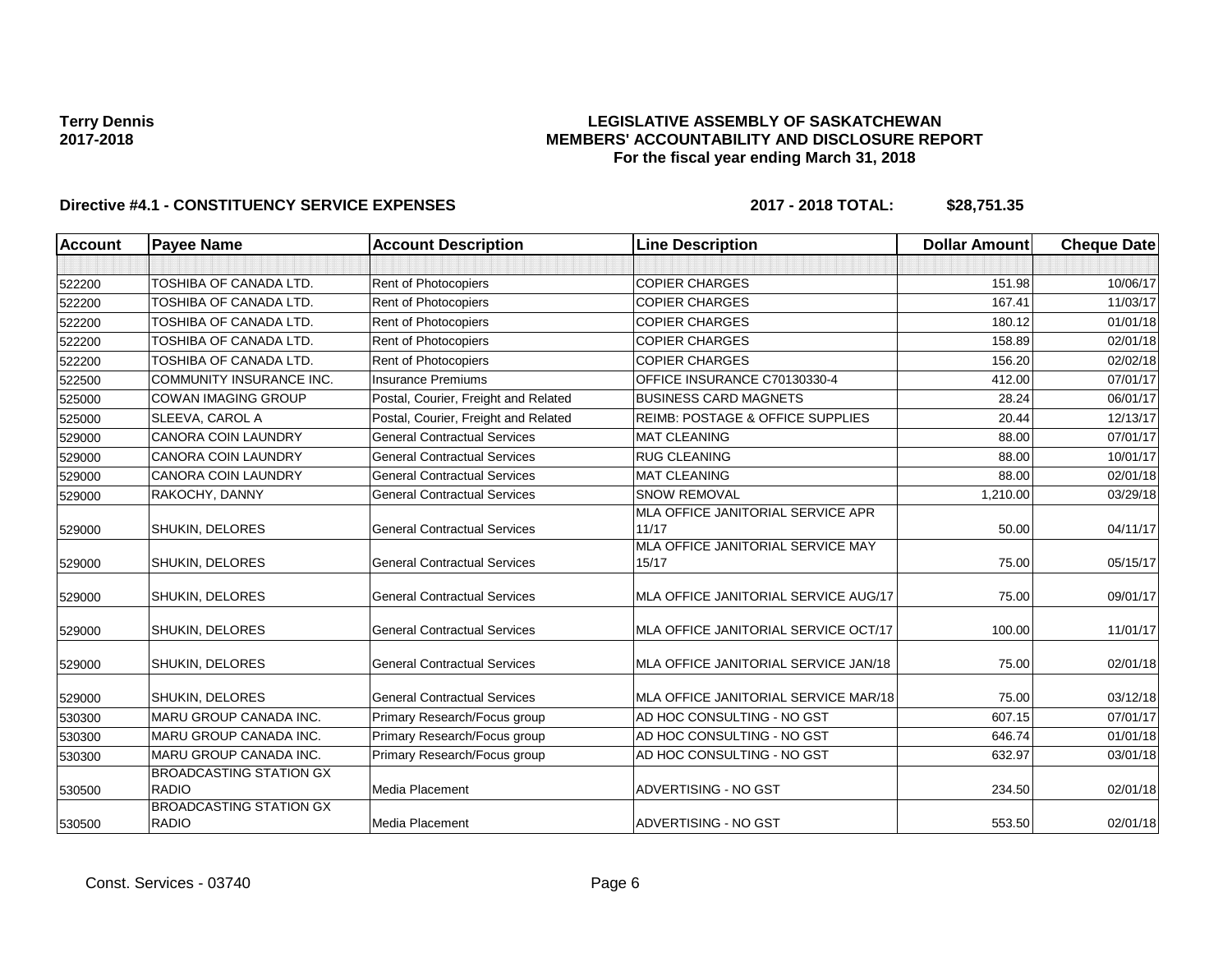### **LEGISLATIVE ASSEMBLY OF SASKATCHEWAN MEMBERS' ACCOUNTABILITY AND DISCLOSURE REPORT For the fiscal year ending March 31, 2018**

| <b>Account</b> | <b>Payee Name</b>                                  | <b>Account Description</b> | <b>Line Description</b> | <b>Dollar Amount</b> | <b>Cheque Date</b> |
|----------------|----------------------------------------------------|----------------------------|-------------------------|----------------------|--------------------|
|                |                                                    |                            |                         |                      |                    |
| 530500         | CANORA GOLF & COUNTRY CLUB                         | Media Placement            | <b>ADVERTISING</b>      | 200.00               | 07/01/17           |
|                | CRYSTAL LAKE GOLF & COUNTRY                        |                            |                         |                      |                    |
| 530500         | <b>CLUB</b>                                        | Media Placement            | ADVERTISING - NO GST    | 200.00               | 09/01/17           |
| 530500         | <b>CTV YORKTON</b>                                 | Media Placement            | <b>ADVERTISING</b>      | 471.00               | 02/01/18           |
| 530500         | <b>FABMAR COMMUNICATIONS LTD.</b>                  | Media Placement            | ADVERTISING - NO GST    | 52.16                | 03/01/18           |
| 530500         | <b>FABMAR COMMUNICATIONS LTD</b>                   | Media Placement            | ADVERTISING - NO GST    | 52.16                | 03/01/18           |
|                | <b>GOLDEN WEST BROADCASTING</b>                    |                            |                         |                      |                    |
| 530500         | LTD.                                               | Media Placement            | ADVERTISING - NO GST    | 80.37                | 03/01/18           |
|                | GOLDEN WEST BROADCASTING                           |                            |                         |                      |                    |
| 530500         | LTD.                                               | Media Placement            | <b>ADVERTISING</b>      | 66.98                | 03/01/18           |
|                | <b>GOLDEN WEST BROADCASTING</b>                    |                            |                         |                      |                    |
| 530500         | LTD.                                               | Media Placement            | ADVERTISING - NO GST    | 34.23                | 03/01/18           |
| 530500         | HARVARD BROADCASTING INC.                          | <b>Media Placement</b>     | <b>ADVERTISING</b>      | 159.70               | 03/01/18           |
| 530500         | <b>JIM PATTISON BROADCAST</b><br><b>GROUP</b>      | Media Placement            | <b>ADVERTISING</b>      | 69.07                | 03/01/18           |
|                | <b>JIM PATTISON BROADCAST</b>                      |                            |                         |                      |                    |
| 530500         | <b>GROUP</b>                                       | Media Placement            | <b>ADVERTISING</b>      | 72.14                | 03/01/18           |
| 530500         | <b>PNG PRAIRIE NEWSPAPER GROUP Media Placement</b> |                            | <b>ADVERTISING</b>      | 253.68               | 04/12/17           |
| 530500         | <b>PNG PRAIRIE NEWSPAPER GROUP Media Placement</b> |                            | <b>ADVERTISING</b>      | 30.00                | 04/12/17           |
| 530500         | <b>PNG PRAIRIE NEWSPAPER GROUP Media Placement</b> |                            | <b>ADVERTISING</b>      | 373.68               | 04/19/17           |
| 530500         | PNG PRAIRIE NEWSPAPER GROUP Media Placement        |                            | <b>ADVERTISING</b>      | 469.68               | 05/24/17           |
| 530500         | <b>PNG PRAIRIE NEWSPAPER GROUP Media Placement</b> |                            | <b>ADVERTISING</b>      | 96.00                | 06/01/17           |
| 530500         | <b>PNG PRAIRIE NEWSPAPER GROUP Media Placement</b> |                            | <b>ADVERTISING</b>      | 96.00                | 06/14/17           |
| 530500         | <b>PNG PRAIRIE NEWSPAPER GROUP Media Placement</b> |                            | <b>ADVERTISING</b>      | 825.68               | 07/01/17           |
| 530500         | <b>PNG PRAIRIE NEWSPAPER GROUP Media Placement</b> |                            | <b>ADVERTISING</b>      | 373.68               | 09/01/17           |
| 530500         | <b>PNG PRAIRIE NEWSPAPER GROUP Media Placement</b> |                            | <b>ADVERTISING</b>      | 45.00                | 09/01/17           |
| 530500         | <b>PNG PRAIRIE NEWSPAPER GROUP Media Placement</b> |                            | <b>ADVERTISING</b>      | 251.00               | 10/01/17           |
| 530500         | <b>PNG PRAIRIE NEWSPAPER GROUP Media Placement</b> |                            | <b>ADVERTISING</b>      | 373.68               | 10/11/17           |
| 530500         | <b>PNG PRAIRIE NEWSPAPER GROUP Media Placement</b> |                            | <b>ADVERTISING</b>      | 357.00               | 11/01/17           |
| 530500         | PNG PRAIRIE NEWSPAPER GROUP Media Placement        |                            | <b>ADVERTISING</b>      | 135.00               | 11/15/17           |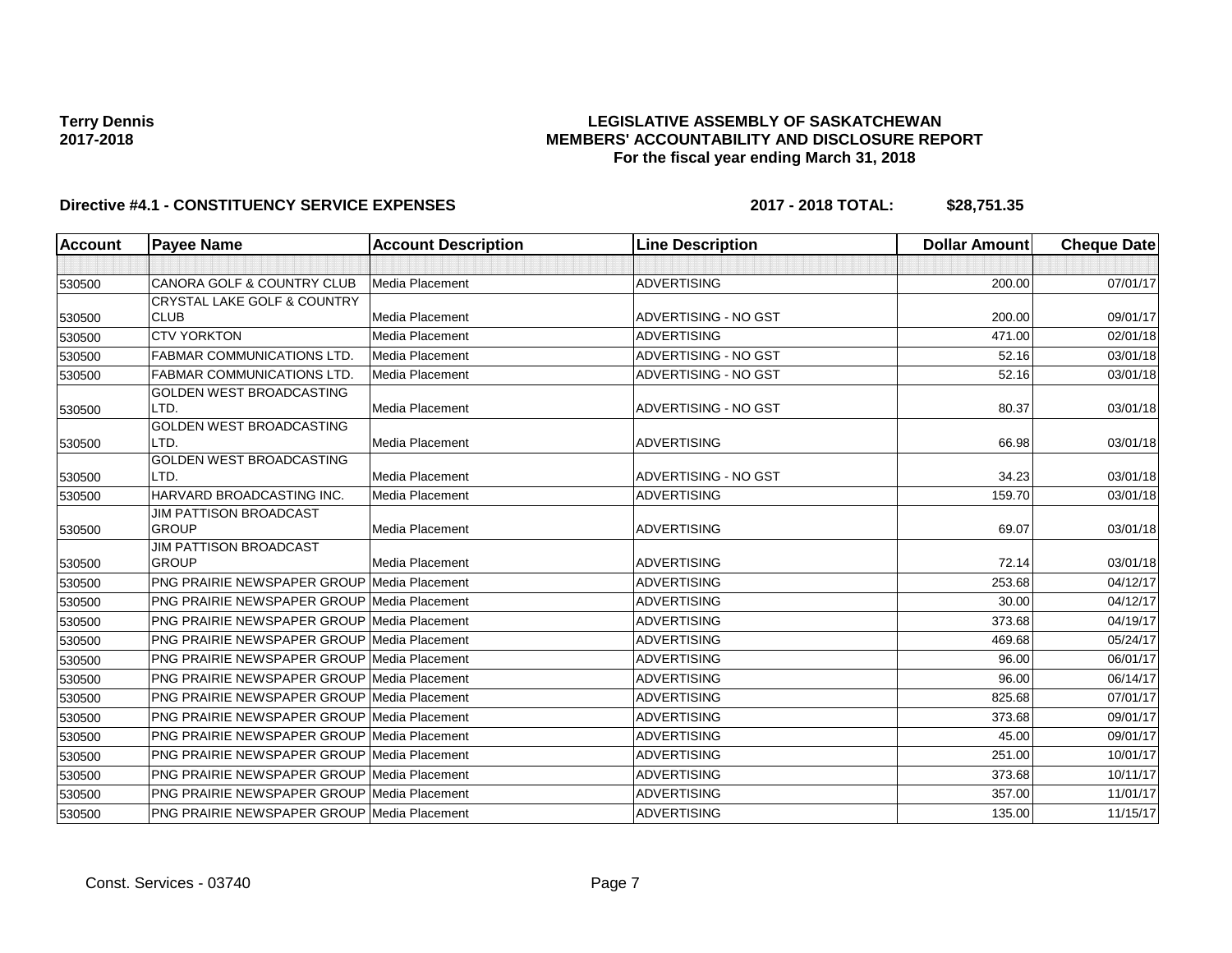#### **LEGISLATIVE ASSEMBLY OF SASKATCHEWAN MEMBERS' ACCOUNTABILITY AND DISCLOSURE REPORT For the fiscal year ending March 31, 2018**

| <b>Account</b> | <b>Payee Name</b>                                  | <b>Account Description</b>                                               | <b>Line Description</b>                     | <b>Dollar Amount</b> | <b>Cheque Date</b> |
|----------------|----------------------------------------------------|--------------------------------------------------------------------------|---------------------------------------------|----------------------|--------------------|
|                |                                                    |                                                                          |                                             |                      |                    |
| 530500         | PNG PRAIRIE NEWSPAPER GROUP Media Placement        |                                                                          | <b>ADVERTISING</b>                          | 373.68               | 12/01/17           |
| 530500         | <b>PNG PRAIRIE NEWSPAPER GROUP Media Placement</b> |                                                                          | <b>ADVERTISING</b>                          | 195.00               | 01/01/18           |
| 530500         | PNG PRAIRIE NEWSPAPER GROUP Media Placement        |                                                                          | <b>ADVERTISING</b>                          | 323.76               | 02/21/18           |
| 530500         | <b>PNG PRAIRIE NEWSPAPER GROUP Media Placement</b> |                                                                          | <b>ADVERTISING</b>                          | 251.00               | 03/28/18           |
| 530500         | <b>PNG PRAIRIE NEWSPAPER GROUP Media Placement</b> |                                                                          | <b>ADVERTISING</b>                          | 323.76               | 03/31/18           |
| 530500         | RAWLCO RADIO LTD.                                  | Media Placement                                                          | <b>ADVERTISING</b>                          | 116.65               | 03/01/18           |
| 530500         | RAWLCO RADIO LTD.                                  | Media Placement                                                          | <b>ADVERTISING</b>                          | 76.74                | 03/01/18           |
| 530500         | RAWLCO RADIO LTD.                                  | Media Placement                                                          | <b>ADVERTISING</b>                          | 76.74                | 03/01/18           |
| 530500         | RAWLCO RADIO LTD.                                  | Media Placement                                                          | <b>ADVERTISING</b>                          | 104.37               | 03/01/18           |
| 530500         | <b>WESTERN PRODUCER</b><br><b>PUBLICATIONS</b>     | Media Placement                                                          | <b>ADVERTISING</b>                          | 87.57                | 03/07/18           |
| 530900         | <b>BAZAAR &amp; NOVELTY</b>                        | <b>Promotional Items</b>                                                 | <b>SASKATCHEWAN FLAGS</b>                   | 763.93               | 03/01/18           |
| 530900         | <b>CORPORATE EXPRESS</b>                           | <b>Promotional Items</b>                                                 | OFFICE SUPPLIES/SASK FLAGS                  | 718.68               | 03/01/18           |
| 530900         | <b>COWAN IMAGING GROUP</b>                         | <b>Promotional Items</b>                                                 | <b>BUSINESS CARD MAGNETS</b>                | 68.69                | 06/01/17           |
| 530900         | DENNIS, TERRY                                      | <b>Promotional Items</b>                                                 | <b>REIMB: CHRISTMAS CARDS</b>               | 396.18               | 12/01/17           |
| 530900         | <b>TREASURE HOUSE IMPORTS LTD.</b>                 | <b>Promotional Items</b>                                                 | <b>SASKATCHEWAN PINS</b>                    | 330.00               | 09/01/17           |
| 543201         | LEGISLATIVE FOOD SERVICE                           | Deputy Minister/Ministry Head Business<br>Expenses - Refreshments        | <b>STUDENT DRINKS</b>                       | 41.34                | 08/01/17           |
| 543201         | <b>LEGISLATIVE FOOD SERVICE</b>                    | Deputy Minister/Ministry Head Business<br><b>Expenses - Refreshments</b> | <b>STUDENT DRINKS</b>                       | 18.02                | 08/01/17           |
| 550200         | <b>CANORA COURIER LTD.</b>                         | Books, Mags and Ref Materials                                            | CANO0010 RENEWAL - NO GST                   | 40.00                | 05/01/17           |
| 550200         | <b>CANORA COURIER LTD.</b>                         | Books, Mags and Ref Materials                                            | CANO0030 RENEWAL - NO GST                   | 40.00                | 05/01/17           |
| 550200         | <b>CANORA COURIER LTD.</b>                         | Books, Mags and Ref Materials                                            | CANO0040 RENEWAL - NO GST                   | 40.00                | 12/01/17           |
| 550200         | YORKTON THIS WEEK                                  | Books, Mags and Ref Materials                                            | <b>1YR SUBSCRIPTION RENEWAL</b>             | 62.43                | 02/15/18           |
| 555000         | <b>CORPORATE EXPRESS</b>                           | Other Material and Supplies                                              | OFFICE SUPPLIES                             | 45.24                | 11/01/17           |
| 555000         | <b>CORPORATE EXPRESS</b>                           | Other Material and Supplies                                              | <b>OFFICE SUPPLIES</b>                      | 27.28                | 01/01/18           |
| 555000         | <b>CORPORATE EXPRESS</b>                           | Other Material and Supplies                                              | <b>OFFICE SUPPLIES</b>                      | 80.15                | 02/01/18           |
| 555000         | <b>CORPORATE EXPRESS</b>                           | Other Material and Supplies                                              | OFFICE SUPPLIES/SASK FLAGS                  | 163.28               | 03/01/18           |
| 555000         | SLEEVA, CAROL A                                    | Other Material and Supplies                                              | <b>REIMB: POSTAGE &amp; OFFICE SUPPLIES</b> | 47.86                | 12/13/17           |
| 555000         | SLEEVA, CAROL A                                    | Other Material and Supplies                                              | REIMB: MISC. & OFFICE SUPPLIES              | 28.65                | 03/29/18           |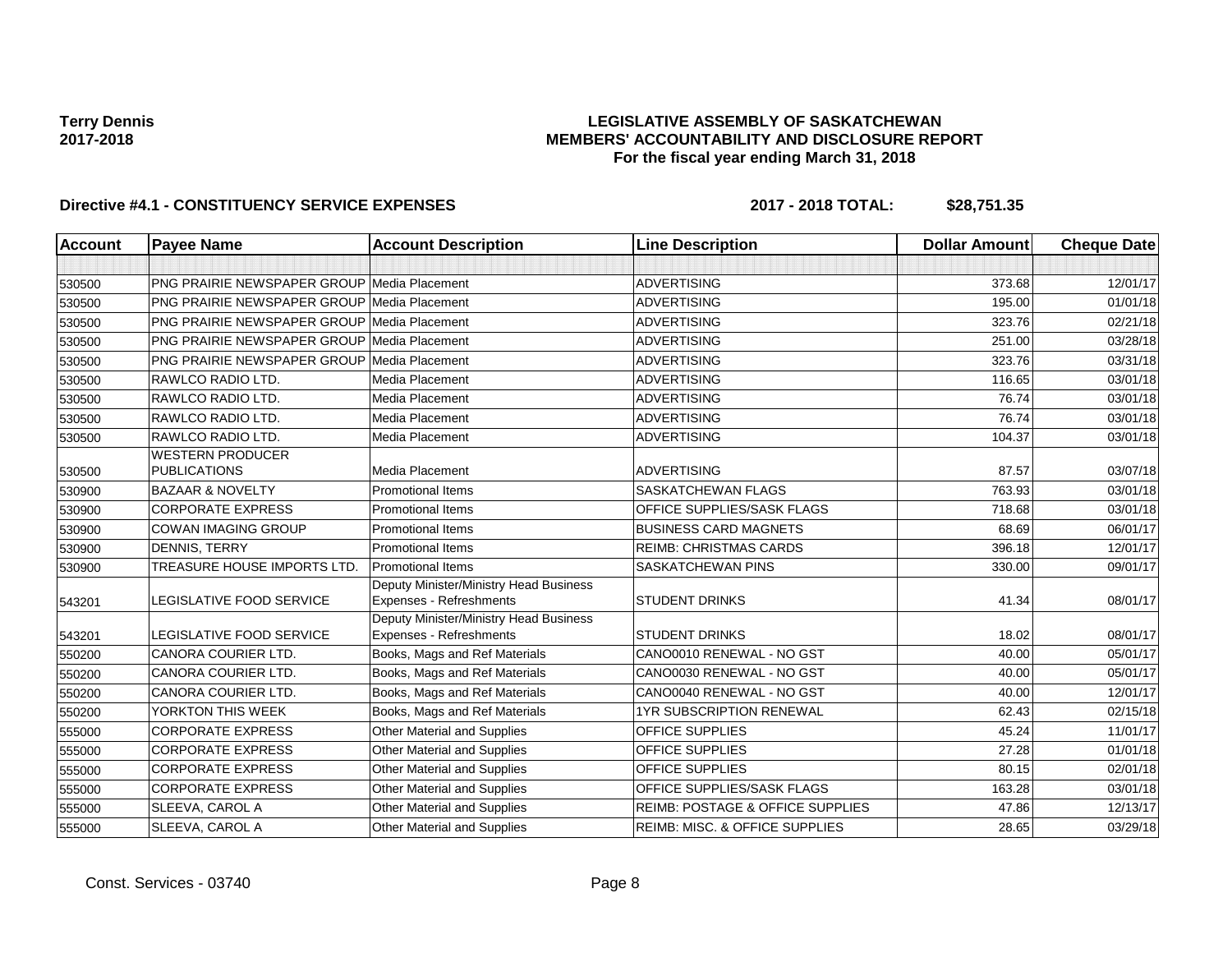#### **LEGISLATIVE ASSEMBLY OF SASKATCHEWAN MEMBERS' ACCOUNTABILITY AND DISCLOSURE REPORT For the fiscal year ending March 31, 2018**

| <b>IAccount</b> | <b>IPavee Name</b>    | <b>IAccount Description</b>                 | <b>ILine Description</b>             | Dollar Amountl | <b>Cheque Datel</b> |
|-----------------|-----------------------|---------------------------------------------|--------------------------------------|----------------|---------------------|
|                 |                       |                                             |                                      |                |                     |
| 555080          | <b>IDENNIS, TERRY</b> | <b>Other Misc Material and Supplies</b>     | <b>IREIMB: FRAMING SERVICES</b>      | 386.53         | 09/08/17            |
| 565200          | <b>IDENNIS, TERRY</b> | Office Furniture and Equipment - Exp        | <b>REIMB: OFFICE CHAIR</b>           | 369.03         | 06/12/17            |
| 565200          | <b>IDENNIS, TERRY</b> | <b>Office Furniture and Equipment - Exp</b> | <b>REIMB: LG 32LJ500B TELEVISION</b> | 234.59         | 03/20/18            |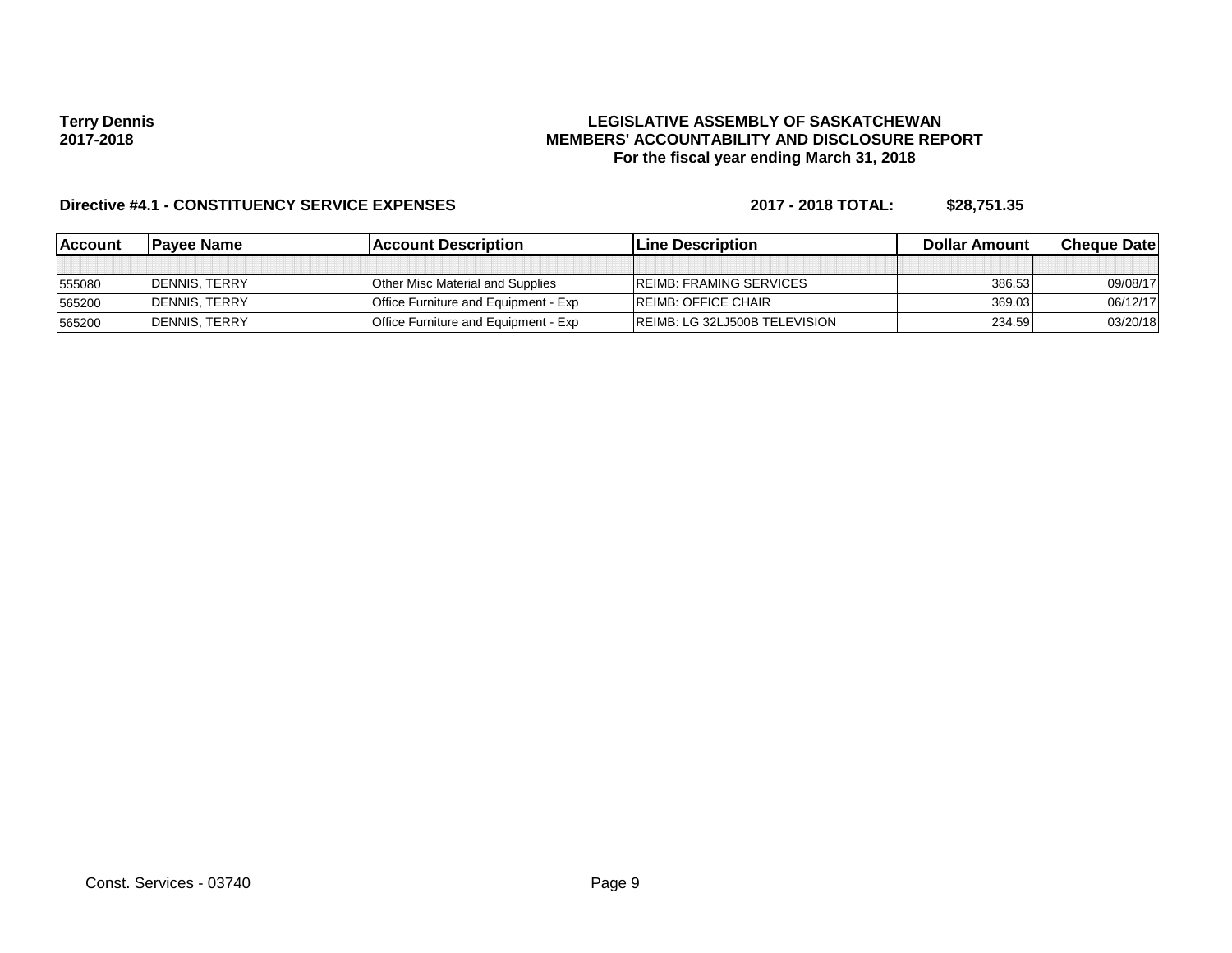### **LEGISLATIVE ASSEMBLY OF SASKATCHEWAN MEMBERS' ACCOUNTABILITY AND DISCLOSURE REPORT For the fiscal year ending March 31, 2018**

# Directive #6 - CONSTITUENCY ASSISTANT EXPENSES 2017 - 2018 TOTAL: \$52,298.76

| <b>Account</b> | <b>Payee Name</b> | <b>Account Description</b> | <b>Dollar Amount</b> | <b>Cheque Date</b> |
|----------------|-------------------|----------------------------|----------------------|--------------------|
|                |                   |                            |                      |                    |
| 513000         | SLEEVA, CAROL A   | Out-of-Scope Permanent     | 2400                 | 04/11/17           |
| 513000         | SLEEVA, CAROL A   | Out-of-Scope Permanent     | $-2,400.00$          | 04/11/17           |
| 513000         | SLEEVA, CAROL A   | Out-of-Scope Permanent     | 1,920.00             | 04/25/17           |
| 513000         | SLEEVA, CAROL A   | Out-of-Scope Permanent     | 1,920.00             | 05/09/17           |
| 513000         | SLEEVA, CAROL A   | Out-of-Scope Permanent     | 1,920.00             | 05/24/17           |
| 513000         | SLEEVA, CAROL A   | Out-of-Scope Permanent     | 1,920.00             | 06/06/17           |
| 513000         | SLEEVA, CAROL A   | Out-of-Scope Permanent     | 1,920.00             | 06/20/17           |
| 513000         | SLEEVA, CAROL A   | Out-of-Scope Permanent     | 1,920.00             | 07/05/17           |
| 513000         | SLEEVA, CAROL A   | Out-of-Scope Permanent     | 1,920.00             | 07/18/17           |
| 513000         | SLEEVA, CAROL A   | Out-of-Scope Permanent     | 1,920.00             | 08/01/17           |
| 513000         | SLEEVA, CAROL A   | Out-of-Scope Permanent     | 1,920.00             | 08/15/17           |
| 513000         | SLEEVA, CAROL A   | Out-of-Scope Permanent     | 2,160.00             | 08/29/17           |
| 513000         | SLEEVA, CAROL A   | Out-of-Scope Permanent     | 1,479.90             | 09/12/17           |
| 513000         | SLEEVA, CAROL A   | Out-of-Scope Permanent     | 1,920.00             | 09/26/17           |
| 513000         | SLEEVA, CAROL A   | Out-of-Scope Permanent     | 1920                 | 10/11/17           |
| 513000         | SLEEVA, CAROL A   | Out-of-Scope Permanent     | 1,920.00             | 10/24/17           |
| 513000         | SLEEVA, CAROL A   | Out-of-Scope Permanent     | 1,920.00             | 11/07/17           |
| 513000         | SLEEVA, CAROL A   | Out-of-Scope Permanent     | 1,680.00             | 11/21/17           |
| 513000         | SLEEVA, CAROL A   | Out-of-Scope Permanent     | 1,920.00             | 12/05/17           |
| 513000         | SLEEVA, CAROL A   | Out-of-Scope Permanent     | 1920                 | 12/19/17           |
| 513000         | SLEEVA, CAROL A   | Out-of-Scope Permanent     | 1,920.00             | 01/03/18           |
| 513000         | SLEEVA, CAROL A   | Out-of-Scope Permanent     | 1,320.00             | 01/16/18           |
| 513000         | SLEEVA, CAROL A   | Out-of-Scope Permanent     | 1,920.00             | 02/01/18           |
| 513000         | SLEEVA, CAROL A   | Out-of-Scope Permanent     | 1920                 | 02/13/18           |
| 513000         | SLEEVA, CAROL A   | Out-of-Scope Permanent     | 1920                 | 03/01/18           |
| 513000         | SLEEVA, CAROL A   | Out-of-Scope Permanent     | 1,920.00             | 03/13/18           |
| 513000         | SLEEVA, CAROL A   | Out-of-Scope Permanent     | 1,920.00             | 03/27/18           |
| 513000         | SLEEVA, CAROL A   | Out-of-Scope Permanent     | 1920                 | 04/10/18           |
| 514000         | GULKA, ABBY R     | Casual/Term                | 871.05               | 07/18/17           |